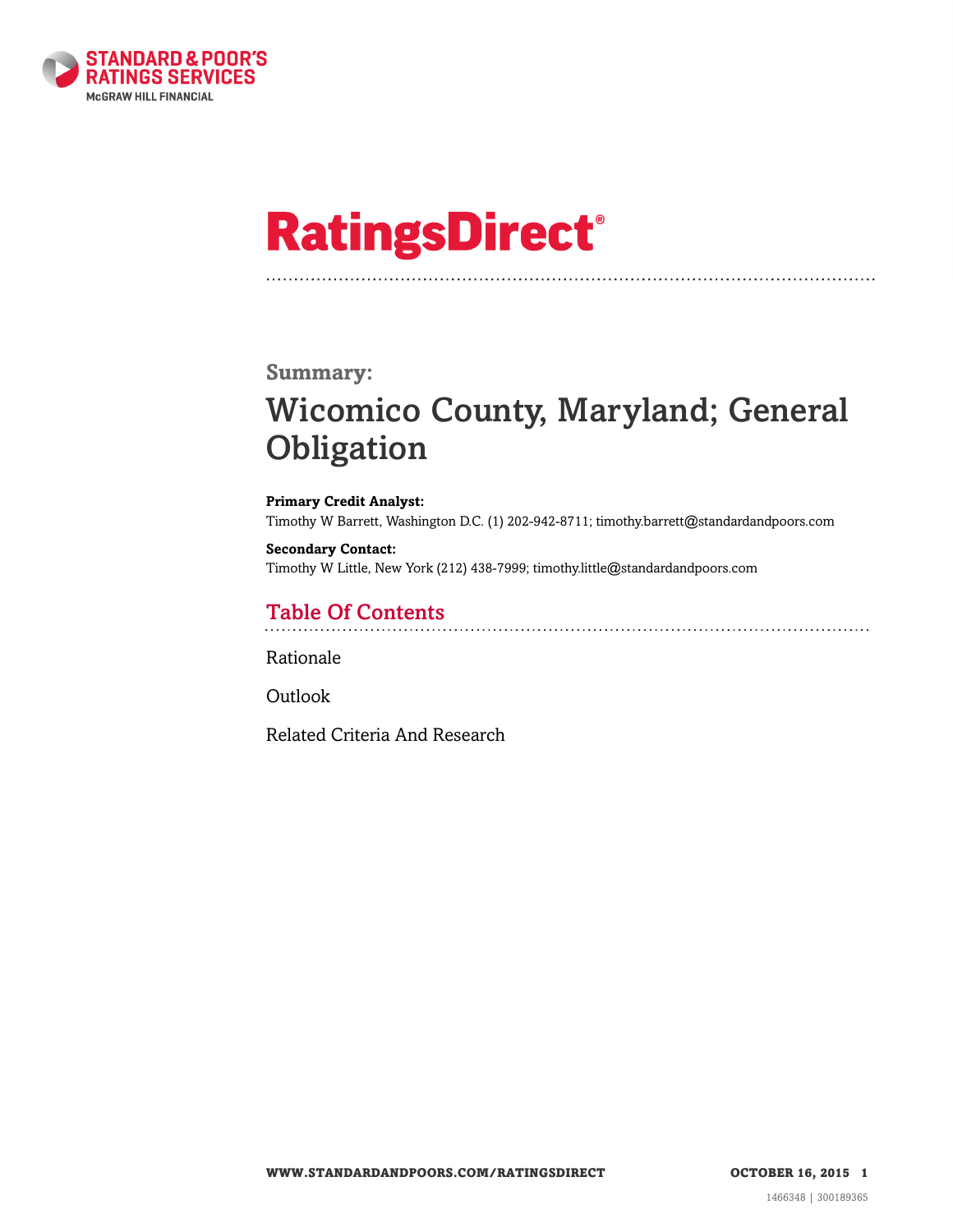# **Summary:** Wicomico County, Maryland; General Obligation

| <b>Credit Profile</b>                                           |               |          |  |
|-----------------------------------------------------------------|---------------|----------|--|
| US\$19.665 mil cons pub imp & rfdg bnds ser 2015 due 11/01/2036 |               |          |  |
| Long Term Rating                                                | AA+/Stable    | New      |  |
| Wicomico Cnty GO                                                |               |          |  |
| Long Term Rating                                                | $AA+$ /Stable | Affirmed |  |

### <span id="page-1-0"></span>Rationale

Standard & Poor's Ratings Services assigned its 'AA+' rating and stable outlook to Wicomico County, Md.'s series 2015 general obligation (GO) consolidated public improvement bonds and refunding bonds and affirmed its 'AA+' rating, with a stable outlook, on the county's existing GO debt.

The county's full-faith-and-credit pledge secures the bonds subject to the county's self-imposed limitation on property tax increases. Wicomico County's tax limitation states that revenues derived from real property taxes can increase by the lesser of 2%, or by a CPI for all urban consumers, relative to the previous year. Officials intend to use bond proceeds to finance school projects for Wicomico County Board of Education as well as to refund previously issued GO debt.

The rating reflects our opinion of the following factors for the county:

- An adequate, largely agricultural economy, anchored by a number of large stabilizing institutions, including Salisbury University and the University of Maryland-Eastern Shore;
- Strong budgetary performance with operating surpluses in the general fund and at the total governmental fund level as well as a diverse revenue stream, led by property and income taxes that generate 49% and 35%, respectively, of general fund revenue;
- Very strong budgetary flexibility with fiscal 2014 audited available reserves at 36% of general fund expenditures after accounting for committed reserves that management could use for operating expenses, if necessary, with board approval;
- Very strong liquidity, with total government available cash of 58.0% of total governmental fund expenditures and 6.3x governmental debt service, and access to external liquidity we consider strong;
- Very strong management conditions with "strong" financial management policies and practices under our financial management assessment (FMA) methodology, coupled with a historically consistent ability to maintain balanced budgets; and
- Strong debt and contingent liability position, with debt service carrying charges of 9.2% of expenditures and net direct debt that is 89.3% of total governmental fund revenue, and low overall net debt at less than 3.0% of market value and rapid amortization with 66.1% of debt scheduled to be retired in 10 years; and
- Very strong institutional framework score.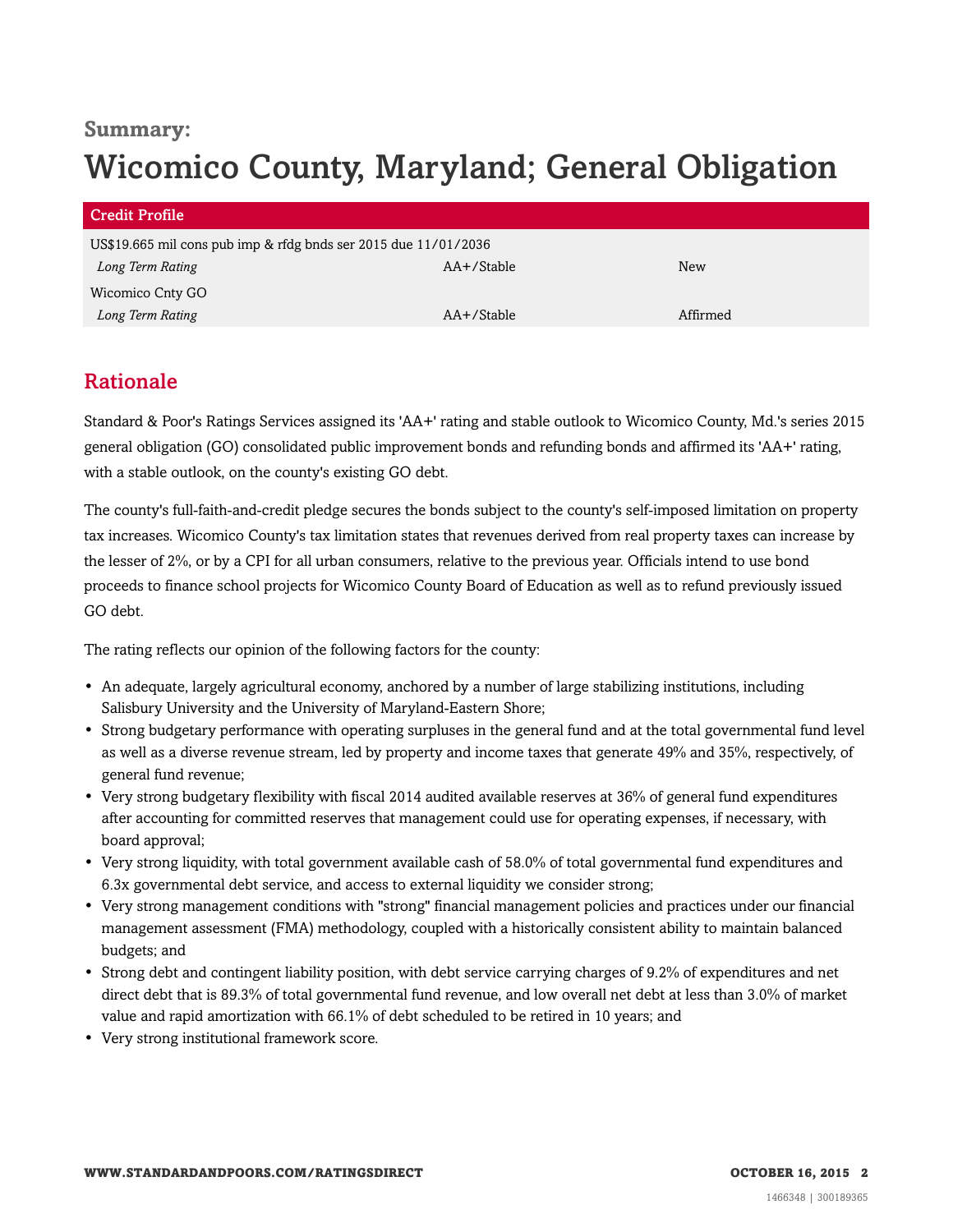#### Adequate economy

We consider the Wicomico County's economy adequate. The county has an estimated population of 101,742. The county benefits, in our view, from a stabilizing institutional influence. The county has a projected per capita effective buying income of 86.1% of the national level and per capita market value of \$59,953. Overall, the county's market value grew by 0.6% over the past year to \$6.1 billion in 2016. The county unemployment rate was 7.6% in 2014.

The county is on Maryland's eastern shore. The City of Salisbury, the county seat, accounts for an estimated 40% of the county's population; the city serves as the Delmarva Peninsula's economic and cultural center. While agriculture, mainly poultry production, remains the county's most prominent economic activity, there has also been gradual, but consistent, business growth and diversification. Medical, manufacturing, retail, and service sector growth has aided employment and property tax base expansion. Development, however, has slowed in the past few years due to the national economic and housing downturn. About one-third of county land is agricultural, and more than 40% is either forest land or vacant.

A number of stabilizing institutions anchor the county, including:

- Wor-Wic Community College (10,000 students);
- Salisbury University (an estimate of more than 8,700); and
- The University of Maryland-Eastern Shore (4,200).

In addition, Perdue Foods (1,600 employees) maintains its headquarters in the county. Furthermore, Peninsula Regional Medical Center (2,700 employees) is consistently rated one of the nation's 100 leading hospitals.

The property tax base demonstrated, in our view, very strong growth from fiscal years 2000-2010. Assessed value (AV) increased by 118% during the 10-year period to \$7.7 billion in fiscal 2010. Management attributes strong AV growth to residential price appreciation and strong new residential and commercial permit growth. Since fiscal 2010, AV has decreased due to the recession and decreased home values. AV has decreased by 19.4% in the past five fiscal years to \$6.1 billion for fiscal 2016. The county assesses property at 100% of market value. Despite the decreases, market value per capita remains strong in our view.

#### Strong budgetary performance

Wicomico County's budgetary performance is strong in our opinion. The county had operating surpluses of 2.0% in the general fund and 2.5% across all governmental funds in fiscal 2014.

The county's budget for fiscal 2016 totals \$129 million, which is a slight increase over the previous year's budget, and includes \$6.2 million for one-time costs. We understand that management expects to end the year with close-to-breakeven operations despite using \$6.2 million of reserves in the budget for one-time costs, which is similar, albeit slightly higher, than previous years' appropriations. As such, we expect the county's budgetary performance to remain strong.

For fiscal 2015, based on unaudited results, management indicates it generated a \$3.6 million surplus despite appropriating \$5.7 million of the fund balance for one-time purposes. Management attributes the surplus to what we regard as, conservative budgeting. For fiscal 2015, officials indicate revenues came in above budget and totaled \$129.5 million while expenditures came in below budget at \$125.8 million. Management increased the property tax rate to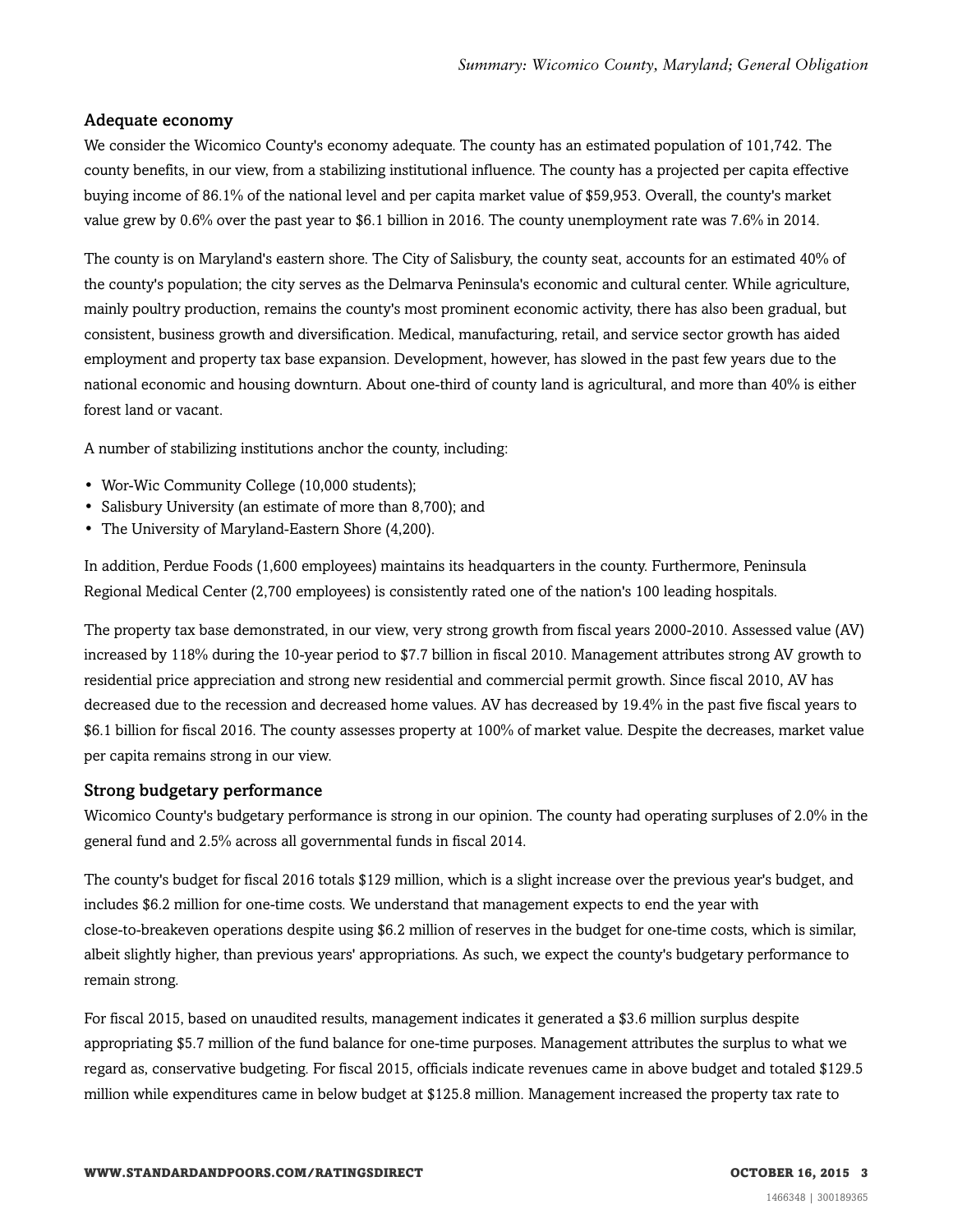95.16 cents for fiscal 2015 from 90.8 cents in fiscal 2014.

The county ended fiscal 2014 with a \$2.4 million surplus due to income and property taxes coming in over budget, coupled with conservative budgeting for expenses. Management indicates employment grew much faster than it had expected, coupled with a higher-than-forecast yield from income tax receipts, which led to a large positive variance in income tax revenue.

#### Very strong budgetary flexibility

Wicomico County's budgetary flexibility is very strong, in our view, with an available fund balance in fiscal 2014 of 36% of operating expenditures, or \$44.4 million. Over the past three years, the total available fund balance has remained at a consistent level overall, totaling 37% of expenditures in 2013 and 35% in 2012.

Wicomico County has a history of maintaining what we consider very strong available general fund balances after accounting for committed reserves available for operating expenses following council approval. Committed reserves consist of the 5% rainy-day fund that the county maintains, according to its fund balance policy, as well as reserves appropriated in subsequent fiscal years for one-time, nonrecurring expenditures. At fiscal year-end 2014, available reserves, including committed reserves which could be used for any purpose with board approval, were 36.4% of expenditures.

Unaudited fiscal 2015 results indicate available reserves have increased by \$3.6 million. We understand officials budgeted to use \$6.2 million of reserves in fiscal 2016 for one-time capital expenditures. Nevertheless, given management's history of conservative budgeting, we expect the county to end the year with close-to-breakeven results and with total available reserves remaining very strong.

Despite having very strong budgetary flexibility, the county, in our opinion, has somewhat limited revenue-raising flexibility. Most of the county's general fund revenues are derived from property and income taxes, which generate 49% and 35% of revenues, respectively. The county maintains a self-imposed limitation on property tax increases, which states that revenues derived from real property taxes can increase only by an inflationary factor relative to the previous year. In addition, the county currently levies at the maximum 3.2% income tax rate. Nevertheless, it does have some revenue-raising flexibility in the form of management's ability to increase fees, increase its recordation tax, or impose a transfer tax or a rain tax for stormwater management.

#### Very strong liquidity

In our opinion, Wicomico County's liquidity is very strong, with total government available cash of 58.0% of total governmental fund expenditures and 6.3x governmental debt service in 2014. In our view, the county has strong access to external liquidity if necessary.

The county maintains most of its cash and equivalents in the Maryland Local Government Investment Pool. We understand that the county does not have any alternative financings that could materially alter its liquidity position. And there is no indication that the city's liquidity position will deteriorate in the near term.

#### Very strong management

We view the county's management as very strong, with "strong" financial policies and practices under our FMA methodology, indicating financial practices are strong, well embedded, and likely sustainable.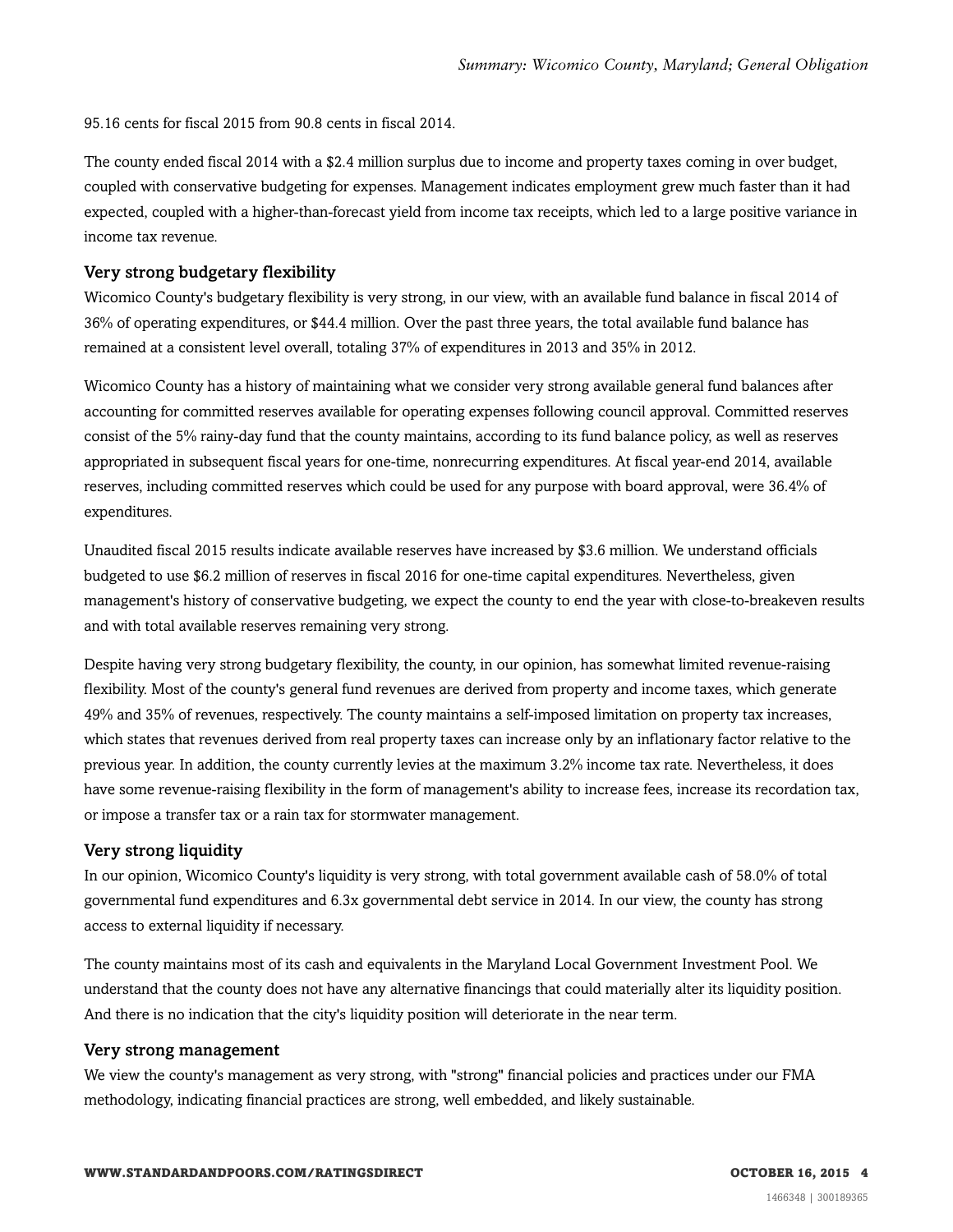Highlights of Wicomico County's financial practices include:

- Historically conservative budgeting that consistently underestimates general fund revenues and overestimates expenses;
- Bi-monthly budget updates including budget to actuals that are provided to council;
- A formal debt management policy that maintains debt affordability ratios;
- Long-term financial projections that extend out five years and are updated annually;
- A five-year rolling capital improvement plan (CIP) tied to the operating budget that identifies all revenue sources;
- Investment policies that mirror state policies with management sharing all data with the county council on a monthly basis; and
- A formalized reserve policy that includes a fully funded rainy-day fund set at 5% of the general fund budget.

#### Strong debt and contingent liability profile

In our view, Wicomico County's debt and contingent liability profile is strong. Total governmental fund debt service is 9.2% of total governmental fund expenditures, and net direct debt is 89.3% of total governmental fund revenue. Overall net debt is low at 1.9% of market value and approximately 66.1% of the direct debt is scheduled to be repaid within 10 years, which are in our view positive credit factors.

The fiscal years 2016-2020 CIP is, in our opinion, a manageable \$106.6 million. The bulk of the five-year CIP is for school expansion and renovations, and officials allot the remaining balance for various projects. The county expects to fund approximately 15% of the CIP through bonding; it also intends to fund approximately 70% through state, federal, and private sources and the remainder through existing bond proceeds and pay-as-you-go financing. We understand that the county plans to issue an additional \$15.8 million of additional GO debt within the next two years.

The county provides pension and retirement benefits for employees through a group pension disbursement contract with Aetna Life Insurance Co. and an investment manager contract with Croft Leominster Inc. The county deferred funding to the pension trust in fiscal years 2010 and 2011; however, it restored full funding to the pension trust in fiscal 2013, as well as in fiscal years 2014 and 2015. The annual required contribution for the county's plan (\$1.9 million) and the county's portion for the teacher's retirement system (\$739,283) equaled \$2.7 million. The county contributed about \$3 million in fiscal 2014. As of July 1, 2015, the pension plan was 90.5% funded. Historically, the county has funded other postemployment benefits (OPEB) through pay-as-you-go financing. The county, however, deferred contributions to the OPEB trust fund in fiscal years 2010, 2011, and 2012. We understand that management fully restored contributions to the OPEB trust fund and in fiscal 2013, and in fiscal 2014 it contributed \$2.0 million to the trust fund, as well as \$1.7 million of retiree claim costs, for a total of \$3.6 million in OPEB contributions in each of the past two years. This was greater than the fiscal 2014 OPEB cost of \$2.9 million in fiscal years 2013 and 2014. As of June 30, 2015, the OPEB unfunded actuarial liability totaled \$22.8 million; it was 41.3% funded. We understand that management plans to continue paying down the OPEB unfunded actuarial liability and management projects that by fiscal 2029 the county's OPEB liability will be 89% funded.

Wicomico County's combined pension and OPEB contributions totaled 5.0% of total governmental fund expenditures in 2014. Of that amount, 2.1% represented contributions to pension obligations and 2.9% represented OPEB payments.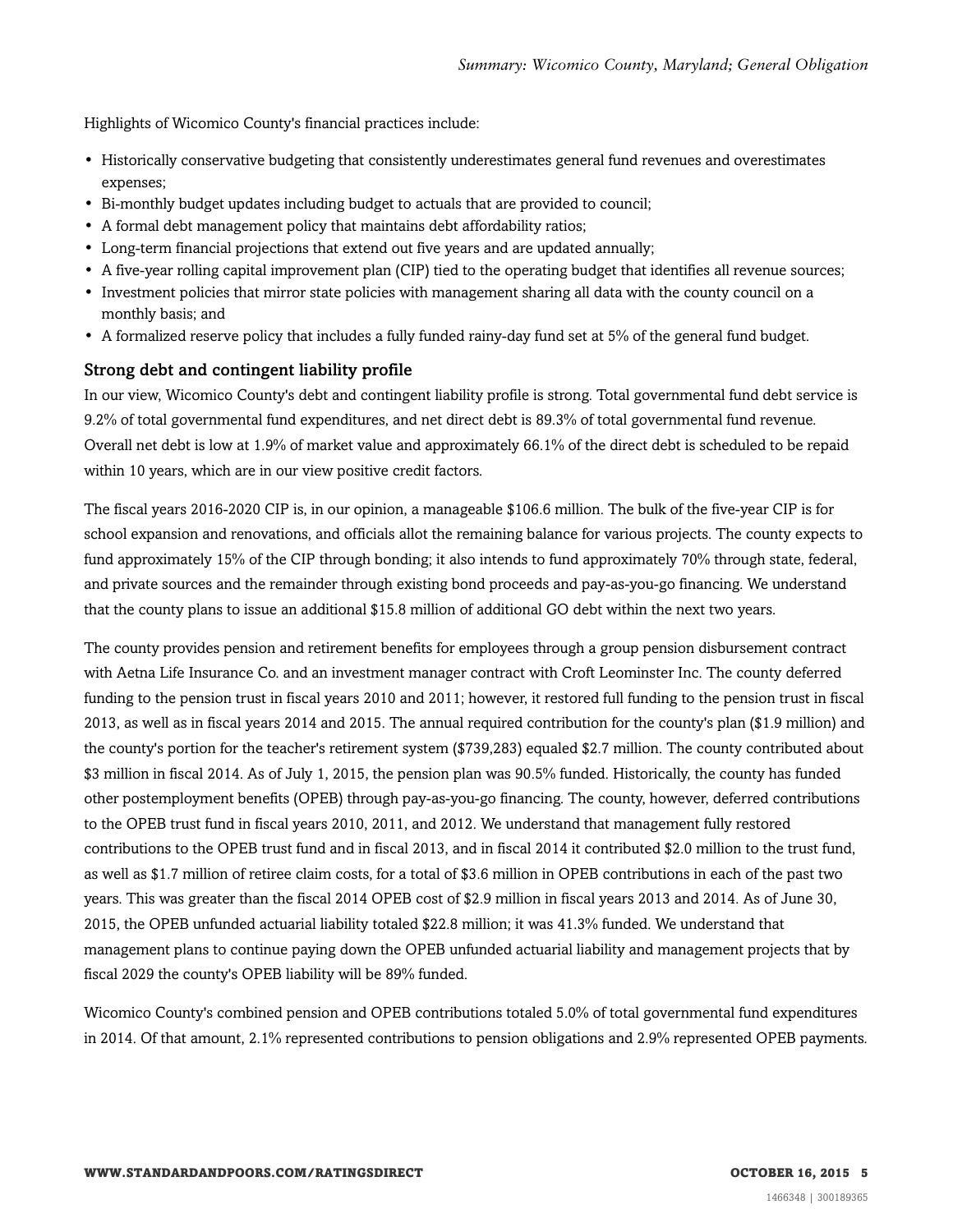#### Very strong institutional framework

<span id="page-5-0"></span>The institutional framework score for Maryland counties is very strong.

# **Outlook**

The stable outlook reflects our opinion of Wicomico County's large, diverse, and growing economy. The outlook also reflects our opinion that management will likely continue to manage its budget conservatively in response to economic conditions and maintain its strong finances. We believe the county's strong financial management practices and policies should help support what we consider its strong financial performance. In our opinion, overall debt will likely remain close to current levels due to the county's above-average amortization, providing additional rating stability. Therefore, we do not expect to change the rating within the outlook's two-year period.

#### Upside scenario

Although unexpected, we could raise the rating if Wicomico County's economic metrics were to significantly improve such that the county's economic profile was commensurate with other 'AAA' rated municipalities, coupled with the maintenance of the county's strong financial position, including strong budgetary flexibility and liquidity.

#### Downside scenario

Although we do not expect this to occur, the rating could be pressured if the county were to experience unexpected and significant financial distress, leading to significantly reduced budgetary flexibility and liquidity levels.

# <span id="page-5-1"></span>Related Criteria And Research

#### Related Criteria

- USPF Criteria: Assigning Issue Credit Ratings Of Operating Entities, May 20, 2015
- USPF Criteria: Local Government GO Ratings Methodology And Assumptions, Sept. 12, 2013
- Criteria: Use of CreditWatch And Outlooks, Sept. 14, 2009
- USPF Criteria: Key General Obligation Ratio Credit Ranges Analysis Vs. Reality, April 2, 2008
- USPF Criteria: Debt Statement Analysis, Aug. 22, 2006
- USPF Criteria: Financial Management Assessment, June 27, 2006
- USPF Criteria: Limited-Tax GO Debt, Jan. 10, 2002

#### Related Research

- S&P Public Finance Local GO Criteria: How We Adjust Data For Analytic Consistency, Sept. 12, 2013
- Institutional Framework Overview: Maryland Local Governments

| Ratings Detail (As Of October 16, 2015)             |                  |          |  |
|-----------------------------------------------------|------------------|----------|--|
| Wicomico Cnty pub imp bnds ser 2014A due 07/01/2039 |                  |          |  |
| Long Term Rating                                    | $AA+$ /Stable    | Affirmed |  |
| <b>Wicomico Cnty GO</b>                             |                  |          |  |
| <b>Unenhanced Rating</b>                            | AA+(SPUR)/Stable | Affirmed |  |
| Many issues are enhanced by bond insurance.         |                  |          |  |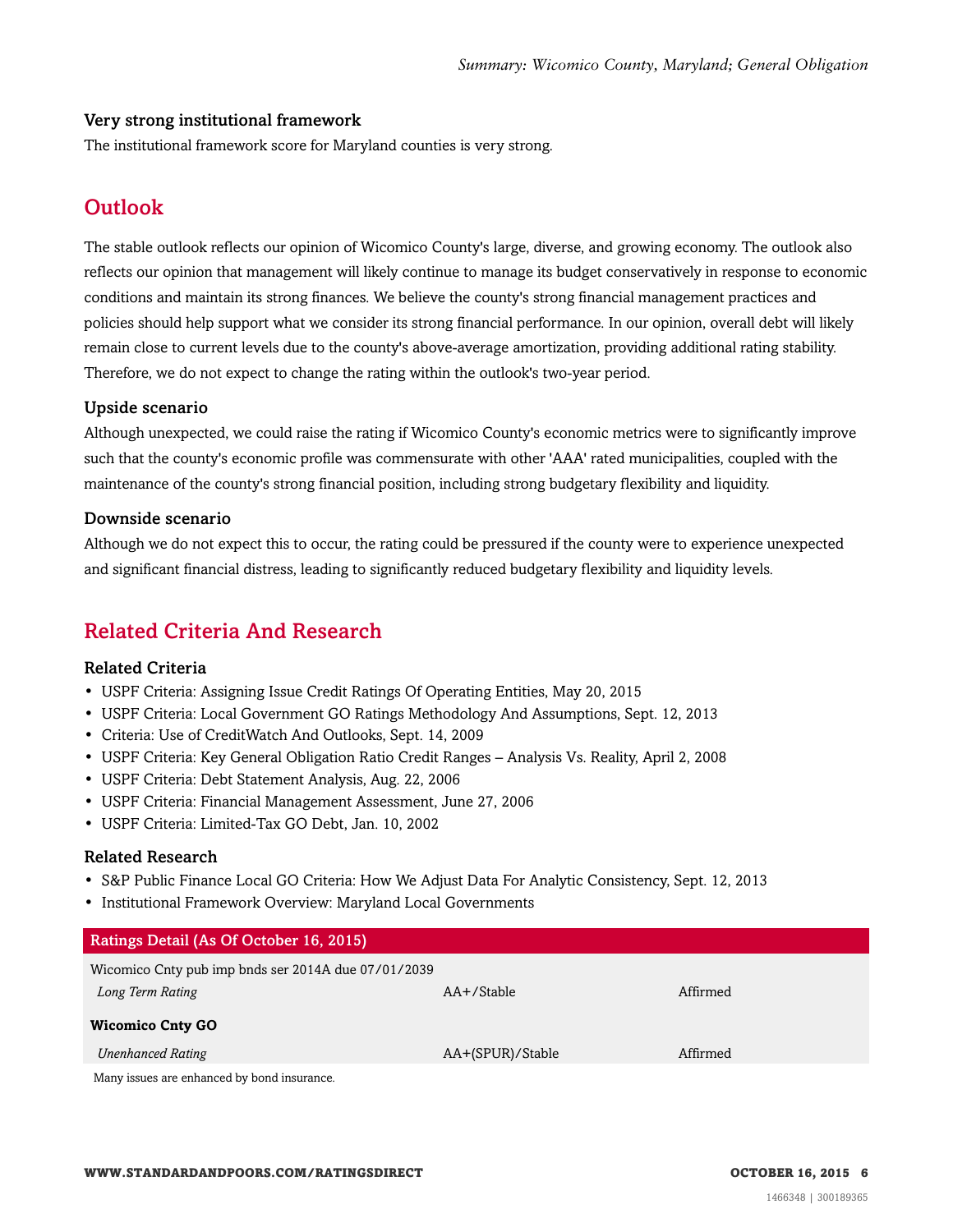Complete ratings information is available to subscribers of RatingsDirect at www.globalcreditportal.com. All ratings affected by this rating action can be found on Standard & Poor's public Web site at www.standardandpoors.com. Use the Ratings search box located in the left column.